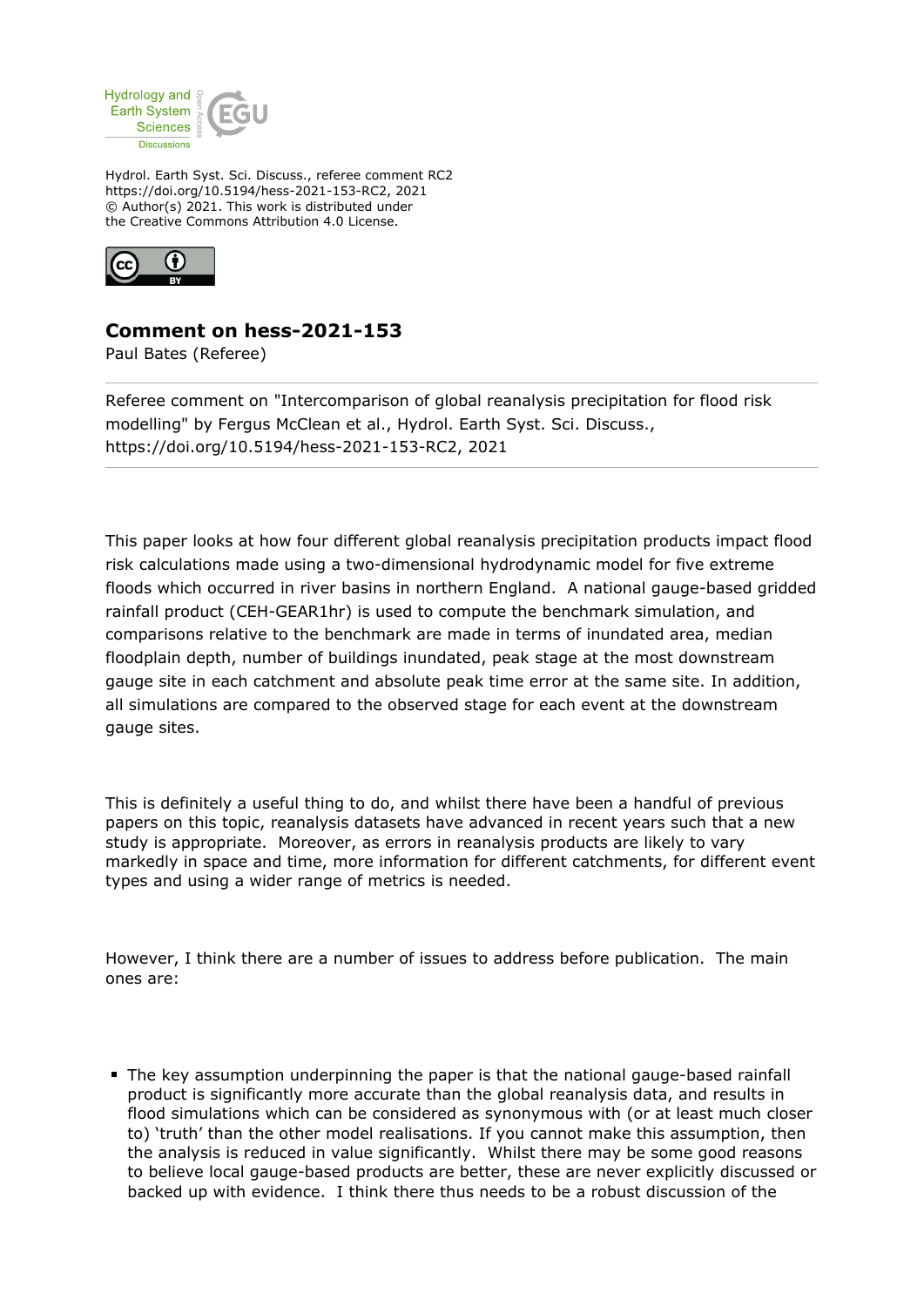likely quantitative errors in CEH-GEAR1hr. A particular worry in this respect is Figure 4, which compares downstream observed river stage hydrographs to the same quantity in simulations driven by the reanalysis and benchmark precip data. However, it is not immediately clear to me from Figure 4 that the CEH-GEAR1hr simulation is significantly better than the simulations using ERA-5, MERRA-2 and CFSR. JRA-55 is clearly poor, but the other reanalysis products seem to do quite a good job given other errors in the modelling process. For the paper to be viable I would want to see more compelling evidence and arguments that the benchmark data really does provide a definitive point of reference. Figure 4 is the only absolute test of this in the paper and the results are not obviously conclusive. Properly quantifying the model performance shown in this figure with a basket of metrics including NSE and RMSE will be important and will perhaps show what I am missing just by eyeballing the plots. A wider range of other absolute measures of model performance (other gauge sites, flows as well as just stage, inundation observations if available) would also help convince the reader that the benchmark is robust.

- A second issue is that the analysis jumps straight to comparisons of hydrodynamic model output, and whilst this is interesting, I think the paper is missing a trick by not first simply analysing the differences between the various rainfall products. This should explain a lot about the differences in model performance that then follow. At present only Figure 2 really does this, but it is not a detailed enough dive into the differences between the precipitation data sets. As well as CEH-GEAR1hr I would also have liked to see data from the individual rain gauges across the study catchments and how the gridded products compare to these.
- I felt the paper was missing a lot of background information that I was expecting. Individually, each bit of missing information is minor, but taken as a whole I'm not able to really understand key aspects of how the analysis was undertaken. Just in terms of the model as one example, the paper is missing information on the numerical scheme, the grid resolution (I assume this is the same as the terrain data but you never say), how the river channels are handled (or not) and information about model boundary conditions etc. There are lots more comments like this below and they all need sorting out.
- I was just a little bit underwhelmed by the volume of analysis given the amount of effort that has obviously been spent wrangling the data into shape. The model simulations are inter-compared in terms of only a handful of metrics which are either aggregated over the whole area or over all events or are for just a single location in each catchment. I felt you could have exploited the hard work you have undertaken a lot more effectively and that this would have told a richer and more interesting story. There are many more gauge sites within each catchment for example, and many of these also record flows. In particular, more absolute validation is, I think, essential to increase confidence in this study.
- For Figure 4, I don't see how you can predict stage accurately when you don't seem to have river channels explicitly in your model. You do not mention bathymetry or channel data, and the model grid appears to 50m resolution which will not resolve the channels. I don't think the OS Terrain 50 data you use contains the channel geometry either. Maybe I am missing something, but if you do not have the channels explicitly represented then I don't see how you are able to simulate a reasonable stage-discharge curve at the gauge sites?
- On a similar note, the assumption that the subsurface hydrology is not important during these events is quite a big leap. This and point 5, would be (just about) fine if you were just doing a relative comparison, but to drive home the message in the paper you really do need to demonstrate that the benchmark is fundamentally better through an absolute validation. Given the lack of (i) channels and (ii) subsurface hydrology how does the model even get close to simulating stage correctly as shown in Figure 4? I completely accept that it does, but it seems counter-intuitive. Are there some compensating errors going on perhaps?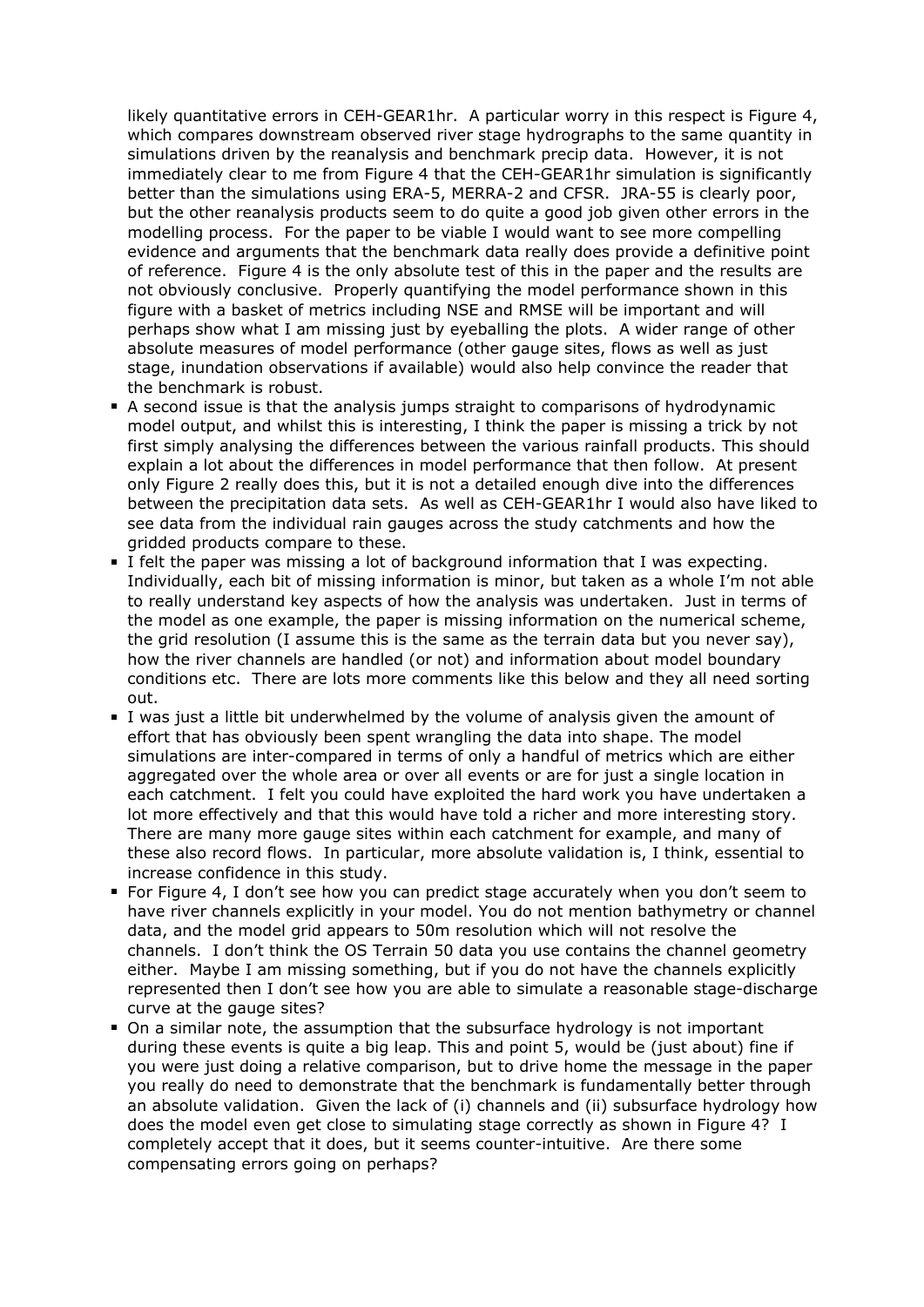In addition, the following minor points also need attention:

- Line 28. For general readers it would be helpful to briefly explain what reanalysis products are and how they are constructed.
- Line 28. Please define large-scale.
- Line 31. 'vast' is not typical scientific language. 'Extensive' would be better.
- Line 42, Define and explain VIC. General readers will not know what this is.
- Line 51. Please state what Winsemius et al found in their study.
- Line 56. This is being a bit picky, but the claim here is that the results of this study are transferable to other areas bears closer examination. Is there any evidence that this is really going to be the case? The review in the paragraph above shows that reanalysis errors are complex in time and space, so this might indicate that the results of the present study are much less transferable than this statement supposes. You've only looked at five events in one particular part of the world, so it is not a very large sample.
- Line 79. I wasn't sure what you meant by 'uniformly gridded' here. Do you mean that a regular grid geometry is used, or do you mean that each grid cell has a single uniform elevation value (i.e. what would be a p0 discretization in a finite element model)?
- Line 82. To what extent do rivers in HydroBASINS line up with the valley structures in the OS DEM data. HydroBASINS was generated from SRTM so my working assumption would be that there are some areas of significant mismatch between the hydrography and the terrain. This is pretty much inevitable when you mix products from different terrain data sources.
- Line 87. There is lots of information about the model set up missing from this section. See comments above.
- Line 96. Is using the most extreme events the best research design? Would a mix of event types and magnitudes have been better? Extreme events tend to be valley filling which means some of your metrics may have reduced sensitivity.
- Line 101. But the land surface is assumed impermeable so how does antecedent rainfall affect the model? This statement seems at odds with the physics the model includes.
- Table 2. Some more information on these events would be useful. Climatology, return period or rainfall and flow, dynamics etc.
- Line 112. This needs a detailed discussion of likely errors in the benchmark. You have not conclusively established that it is fit for purpose.
- Line 118. Some more quantitative detail about what we already know about the reanalysis errors is needed here. There is likely to be a lot of this, so it needs to be summarised effectively. So far you just have qualitative statements.
- Figure 2. The reanalysis ensemble mean would be interesting, and the ensemble of ERA-5, MERRA-2 and CFSR.
- Figure 2. Is this the sum rainfall from all events? Might it not be better to pick a single event as an example, and have similar plots for the other events in SI?
- Line 145. The statement that the DEM is based on airborne LiDAR cannot be true for the whole area, can it? I did not think we yet had complete LiDAR coverage of upland areas. In your previous paper you say OS terrain 50 has vertical RMSE of 4m compared to ground control points, but LiDAR data are typically accurate to <10cm. How do you reconcile this if OS Terrain 50 is LiDAR-based? Why didn't you use the available bare earth Environment Agency LiDAR where available? Lastly, how can you predict stage (cf. Figure 4) well with DEM data that have 4m vertical error?
- Line 147. So, are the DEM resolution and the model resolution the same? What do you do about channels?
- Table 3. Some more information on the observed hydrograph data would be helpful. The circles in Figure 1 aren't really enough. What do the flow hydrographs look like at